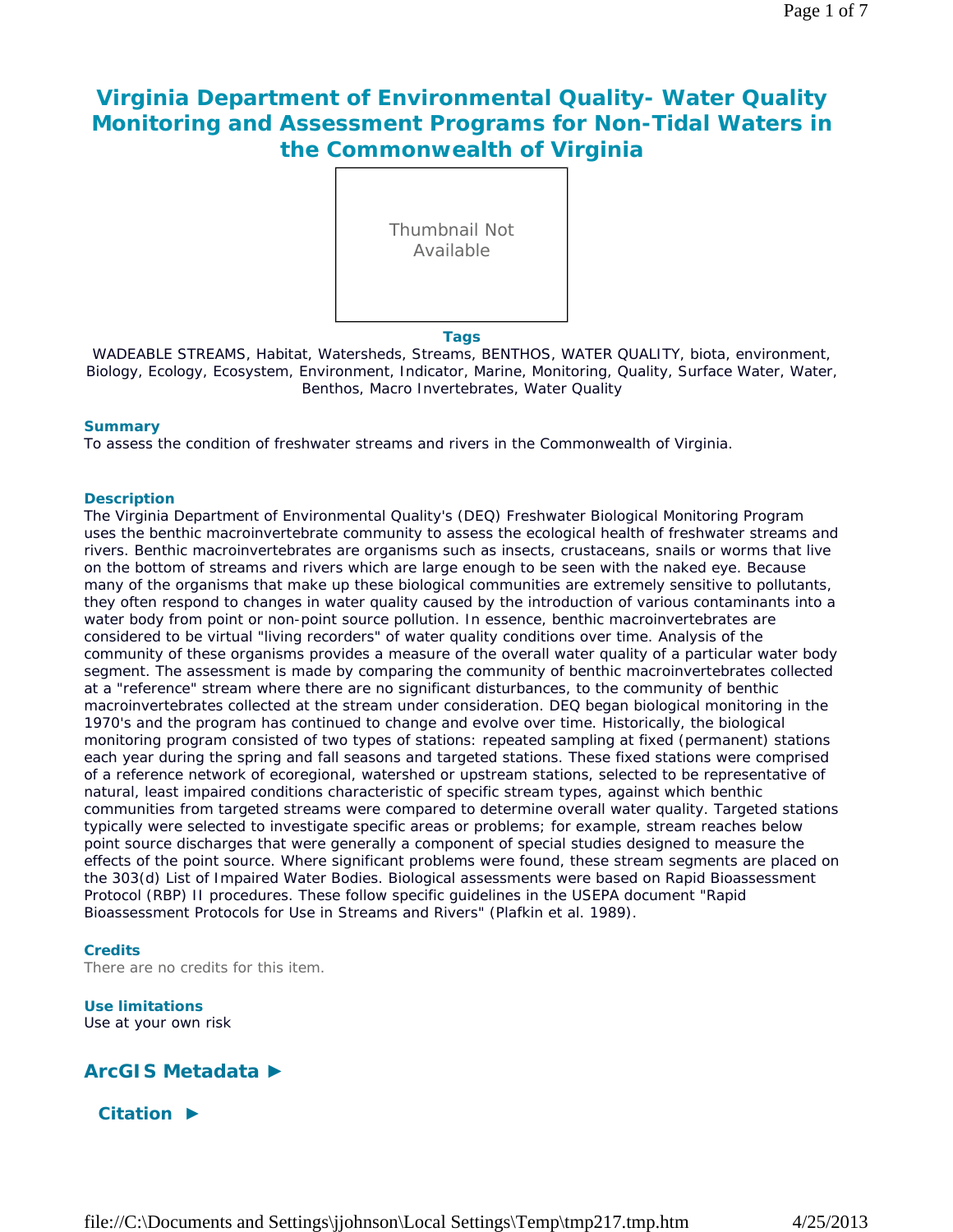TITLE Virginia Department of Environmental Quality- Water Quality Monitoring and Assessment Programs for Non-Tidal Waters in the Commonwealth of Virginia

*Hide Citation ▲*

## **Resource Details ►**

**CREDITS** 

*Hide Resource Details ▲*

# **Resource Constraints ►**

**CONSTRAINTS** LIMITATIONS OF USE Use at your own risk

*Hide Resource Constraints ▲*

### **Metadata Details ►**

**\*** LAST UPDATE 2011-05-17

ARCGIS METADATA PROPERTIES METADATA FORMAT ESRI-ISO

CREATED IN ARCGIS 2010-03-30T13:19:05 LAST MODIFIED IN ARCGIS 2011-05-17T12:22:19

AUTOMATIC UPDATES HAVE BEEN PERFORMED NO

*Hide Metadata Details ▲*

# **FGDC Metadata (read-only) ►**

# **Identification ►**

CITATION CITATION INFORMATION ORIGINATOR Virginia Department of Environmental Quality ORIGINATOR Division of Water and Waste Management ORIGINATOR Watershed Assessment Branch PUBLICATION DATE 2013-04-24 TITLE Virginia Department of Environmental Quality- Water Quality Monitoring and Assessment Programs for Non-Tidal Waters in the Commonwealth of Virginia PUBLICATION INFORMATION PUBLICATION PLACE Annapolis, MD PUBLISHER Chesapeake Bay Program (CBP) ONLINE LINKAGE http://data.chesapeakebay.net/?DB=CBP\_NTBENDB ONLINE LINKAGE http://www.chesapeakebay.net/data/downloads/watershed\_wide\_benthic\_invertebrate\_database ONLINE LINKAGE http://www.deq.state.va.us/water/homepage.html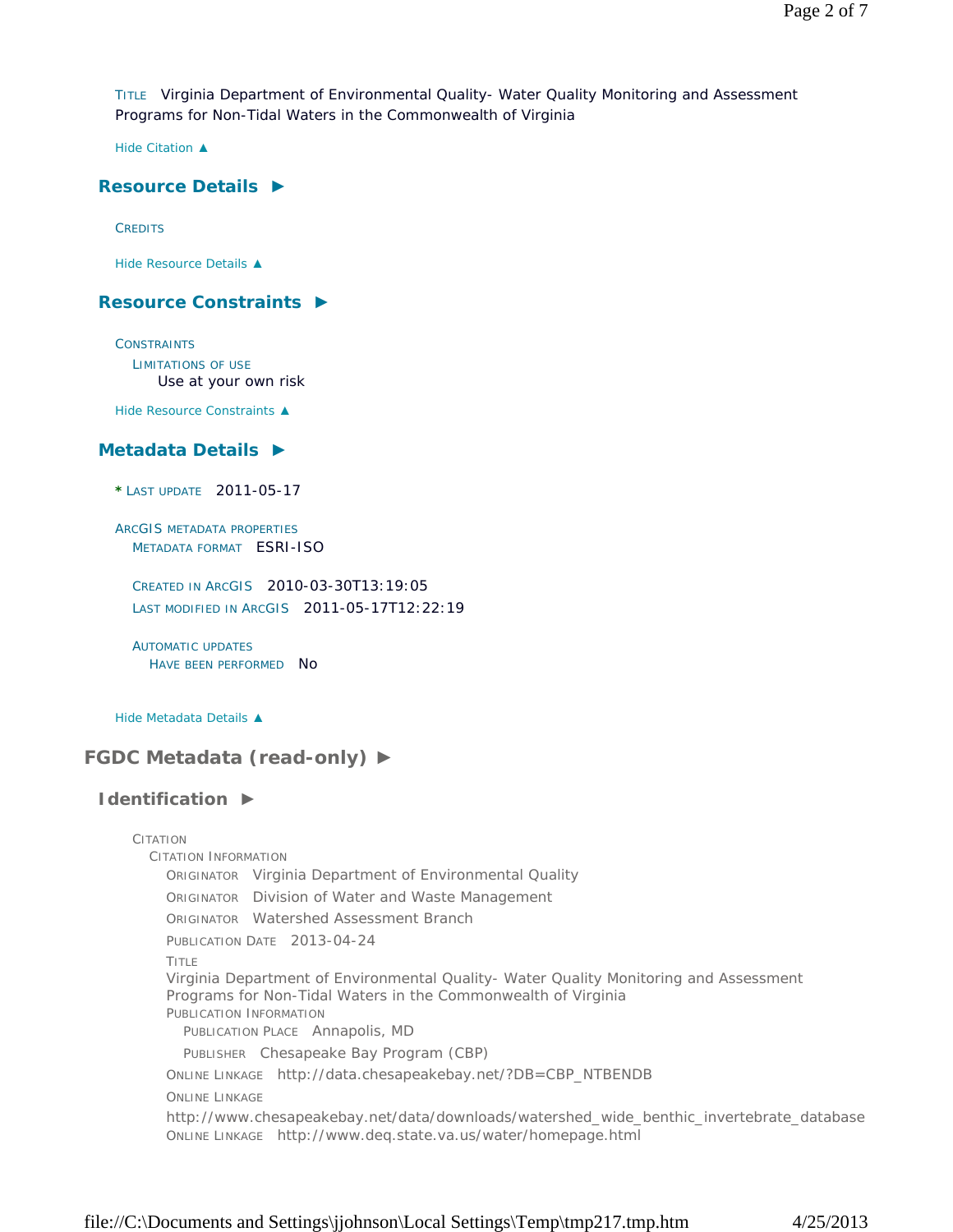#### **DESCRIPTION**

ABSTRACT

The Virginia Department of Environmental Quality's (DEQ) Freshwater Biological Monitoring Program uses the benthic macroinvertebrate community to assess the ecological health of freshwater streams and rivers. Benthic macroinvertebrates are organisms such as insects, crustaceans, snails or worms that live on the bottom of streams and rivers which are large enough to be seen with the naked eye. Because many of the organisms that make up these biological communities are extremely sensitive to pollutants, they often respond to changes in water quality caused by the introduction of various contaminants into a water body from point or non-point source pollution. In essence, benthic macroinvertebrates are considered to be virtual "living recorders" of water quality conditions over time. Analysis of the community of these organisms provides a measure of the overall water quality of a particular water body segment. The assessment is made by comparing the community of benthic macroinvertebrates collected at a "reference" stream where there are no significant disturbances, to the community of benthic macroinvertebrates collected at the stream under consideration.

DEQ began biological monitoring in the 1970's and the program has continued to change and evolve over time. Historically, the biological monitoring program consisted of two types of stations: repeated sampling at fixed (permanent) stations each year during the spring and fall seasons and targeted stations. These fixed stations were comprised of a reference network of ecoregional, watershed or upstream stations, selected to be representative of natural, least impaired conditions characteristic of specific stream types, against which benthic communities from targeted streams were compared to determine overall water quality. Targeted stations typically were selected to investigate specific areas or problems; for example, stream reaches below point source discharges that were generally a component of special studies designed to measure the effects of the point source. Where significant problems were found, these stream segments are placed on the 303(d) List of Impaired Water Bodies. Biological assessments were based on Rapid Bioassessment Protocol (RBP) II procedures. These follow specific guidelines in the USEPA document "Rapid Bioassessment Protocols for Use in Streams and Rivers" (Plafkin et al. 1989).

#### **PURPOSE**

To assess the condition of freshwater streams and rivers in the Commonwealth of Virginia.

#### TIME PERIOD OF CONTENT

TIME PERIOD INFORMATION SINGLE DATE/TIME CALENDAR DATE 19920520-Present CURRENTNESS REFERENCE Ground condition

#### **STATUS**

PROGRESS In work MAINTENANCE AND UPDATE FREQUENCY Annually

#### SPATIAL DOMAIN

BOUNDING COORDINATES WEST BOUNDING COORDINATE -79.13022 EAST BOUNDING COORDINATE -78.565069 NORTH BOUNDING COORDINATE 38.967753 SOUTH BOUNDING COORDINATE 38.43139

#### KEYWORDS

THEME THEME KEYWORD THESAURUS None THEME KEYWORD WADEABLE STREAMS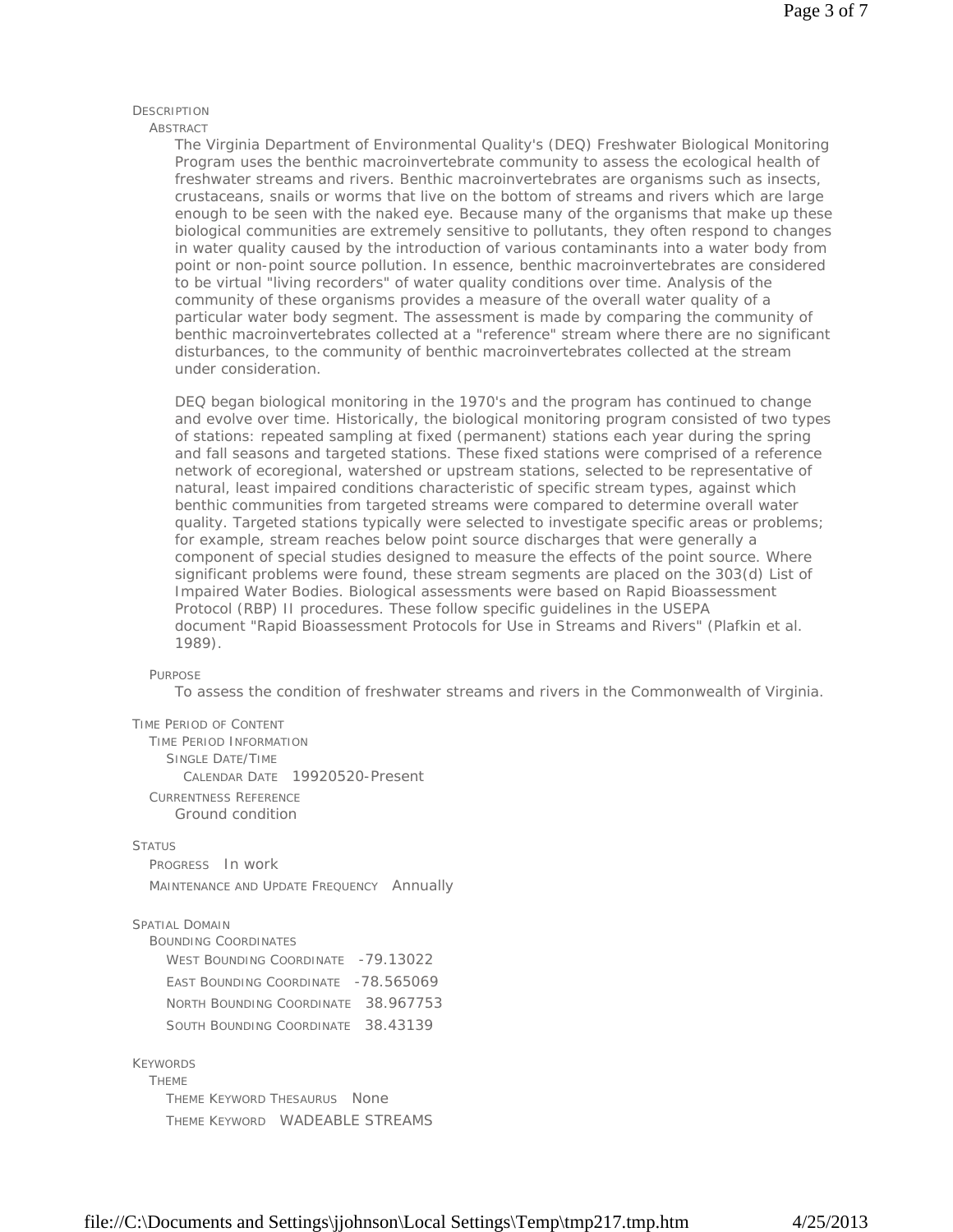THEME KEYWORD Habitat THEME KEYWORD Watersheds THEME KEYWORD Streams THEME KEYWORD BENTHOS THEME KEYWORD WATER QUALITY THEME THEME KEYWORD THESAURUS ISO 19115 Topic Category THEME KEYWORD biota THEME KEYWORD environment THEME THEME KEYWORD THESAURUS EPA GIS Keyword Thesaurus THEME KEYWORD Biology THEME KEYWORD Ecology THEME KEYWORD Ecosystem THEME KEYWORD Environment THEME KEYWORD Indicator THEME KEYWORD Marine THEME KEYWORD Monitoring THEME KEYWORD Quality THEME KEYWORD Surface Water THEME KEYWORD Water **THEME** THEME KEYWORD THESAURUS User THEME KEYWORD Benthos THEME KEYWORD Macro Invertebrates THEME KEYWORD Water Quality PLACE PLACE KEYWORD THESAURUS None PLACE KEYWORD Virginia ACCESS CONSTRAINTS USE CONSTRAINTS POINT OF CONTACT CONTACT INFORMATION CONTACT PERSON PRIMARY CONTACT PERSON Rick Browder CONTACT ORGANIZATION Virginia Department of Environmental Quality CONTACT POSITION Biological Monitoring Program Coordinator CONTACT ADDRESS ADDRESS TYPE mailing and physical address ADDRESS 629 E. Main Street CITY Richmond STATE OR PROVINCE Virginia POSTAL CODE 23219 None Use at your own risk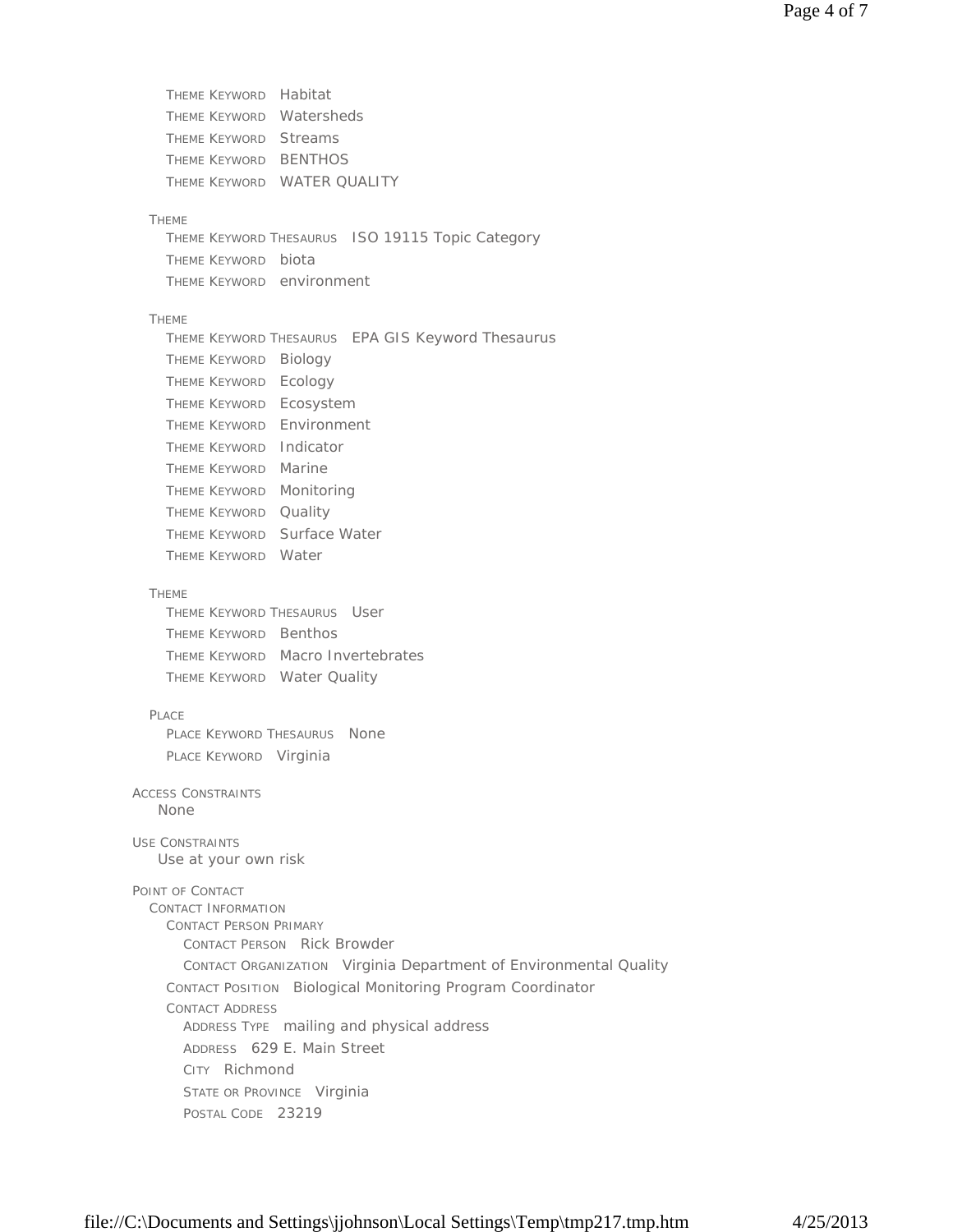CONTACT VOICE TELEPHONE 804-698-4134 CONTACT FACSIMILE TELEPHONE 804-698-4032 CONTACT ELECTRONIC MAIL ADDRESS Richard.Browder@deq.virginia.gov CONTACT INSTRUCTIONS Not Available

SECURITY INFORMATION SECURITY CLASSIFICATION SYSTEM FIPS Pub 199 SECURITY CLASSIFICATION No Confidentiality SECURITY HANDLING DESCRIPTION Standard Technical Controls

*Hide Identification ▲*

# **Data Quality ►**

LOGICAL CONSISTENCY REPORT Not applicable-Data voluntarily reported

COMPLETENESS REPORT Unknown

POSITIONAL ACCURACY

HORIZONTAL POSITIONAL ACCURACY

HORIZONTAL POSITIONAL ACCURACY REPORT

Data were collected using methods that are accurate to within 26-100 meters (EPA National Geospatial Data Policy [NGDP] Accuracy Tier 4). For more information, please see EPA's NGDP at http://epa.gov/geospatial/policies.html

LINEAGE

PROCESS STEP PROCESS DESCRIPTION Metadata imported.

PROCESS DATE 2010-03-30

PROCESS STEP

PROCESS DESCRIPTION

Data for Chesapeake Bay Region was extracted from National Dataset and loaded into the CBPO Non-Tidal Benthic Data base.

PROCESS DATE 2010-03-30

PROCESS STEP

PROCESS DESCRIPTION

2008-2010 Data for Chesapeake Bay Region was extracted from provided and loaded into the CBPO Non-Tidal Benthic Data base.

PROCESS DATE 2011-12-31

*Hide Data Quality ▲*

### **Spatial Reference ►**

HORIZONTAL COORDINATE SYSTEM DEFINITION GEOGRAPHIC LATITUDE RESOLUTION 0.000001 LONGITUDE RESOLUTION 0.000001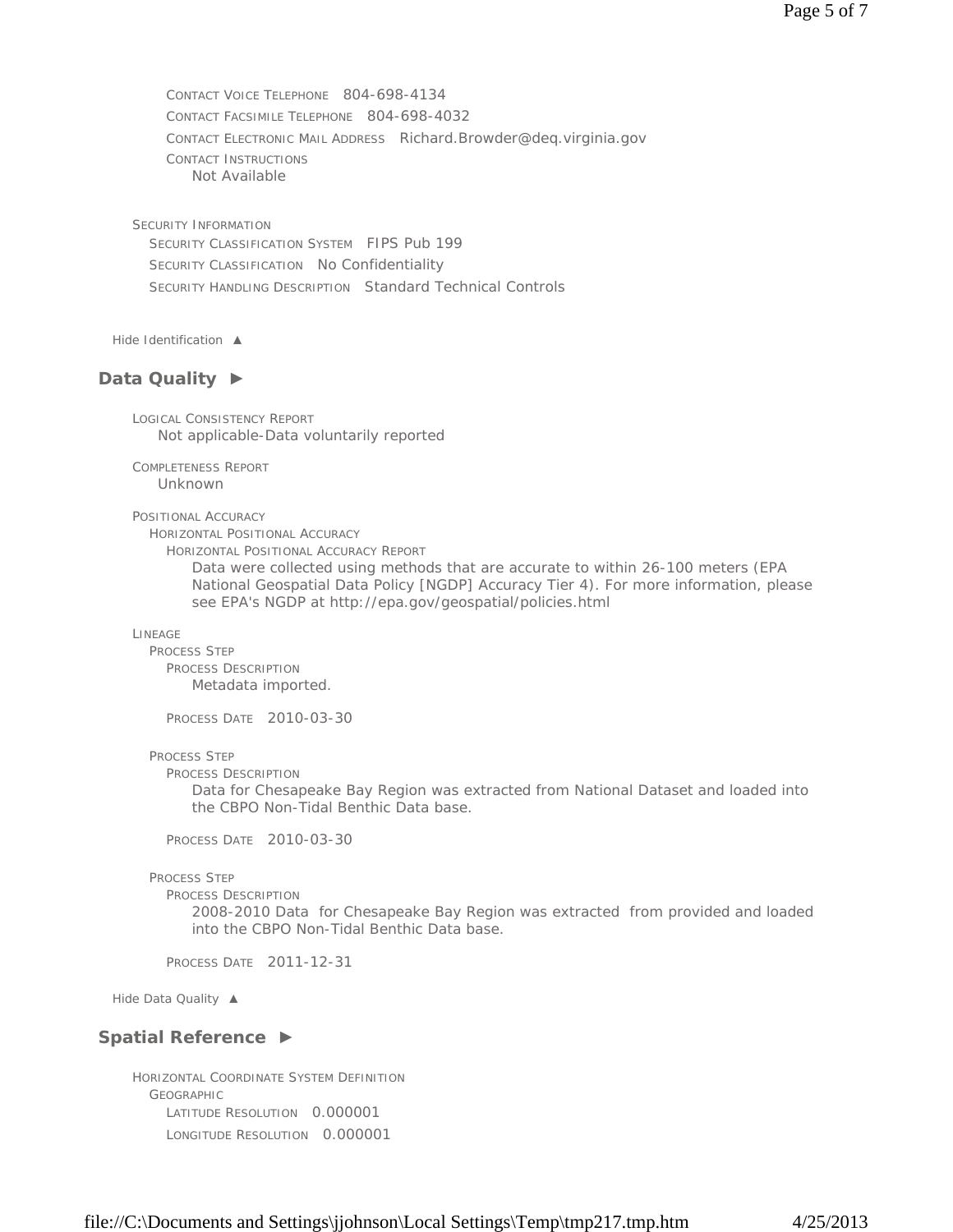GEOGRAPHIC COORDINATE UNITS Decimal degrees

GEODETIC MODEL HORIZONTAL DATUM NAME North American Datum of 1983 ELLIPSOID NAME Geodetic Reference System 1980 SEMI-MAJOR AXIS 6378137.000000 DENOMINATOR OF FLATTENING RATIO 298.257222

*Hide Spatial Reference ▲*

# **Distribution Information ►**

**DISTRIBUTOR** CONTACT INFORMATION CONTACT PERSON PRIMARY CONTACT PERSON Richard Browder CONTACT ORGANIZATION Virginia Department of Environmental Quality CONTACT POSITION Biological Monitoring Program Coordinator CONTACT ADDRESS ADDRESS TYPE mailing and physical address ADDRESS 629 E. Main Steet CITY Richmond STATE OR PROVINCE Virginia POSTAL CODE 23219 CONTACT VOICE TELEPHONE 804-698-4134

CONTACT FACSIMILE TELEPHONE 804-698-4032 CONTACT ELECTRONIC MAIL ADDRESS Richard.Browder@deq.virginia.gov CONTACT INSTRUCTIONS unavailavle

RESOURCE DESCRIPTION Downloadable Data DISTRIBUTION LIABILITY

I, the data requestor, agree to acknowledge the Chesapeake Bay Program and any other agencies and institutions as specified by the Chesapeake Bay Program Office as data providers. I agree to credit the data originators in any publications, reports or presentations generated from this data. I also accept that, although these data have been processed successfully on a computer system at the Chesapeake Bay Program, no warranty expressed or implied is made regarding the accuracy or utility of the data on any other system or for general or scientific purposes, nor shall the act of distribution constitute any such warranty. This disclaimer applies both to individual use of the data and aggregate use with other data. It is strongly recommended that careful attention be paid to the contents of the data documentation file associated with these data. The Chesapeake Bay Program shall not be held liable for improper or incorrect use of the data described and/or contained herein.

*Hide Distribution Information ▲*

# **Metadata Reference ►**

METADATA DATE 2013-04-24 METADATA FUTURE REVIEW DATE 2017-04-24 METADATA CONTACT CONTACT INFORMATION CONTACT ORGANIZATION PRIMARY